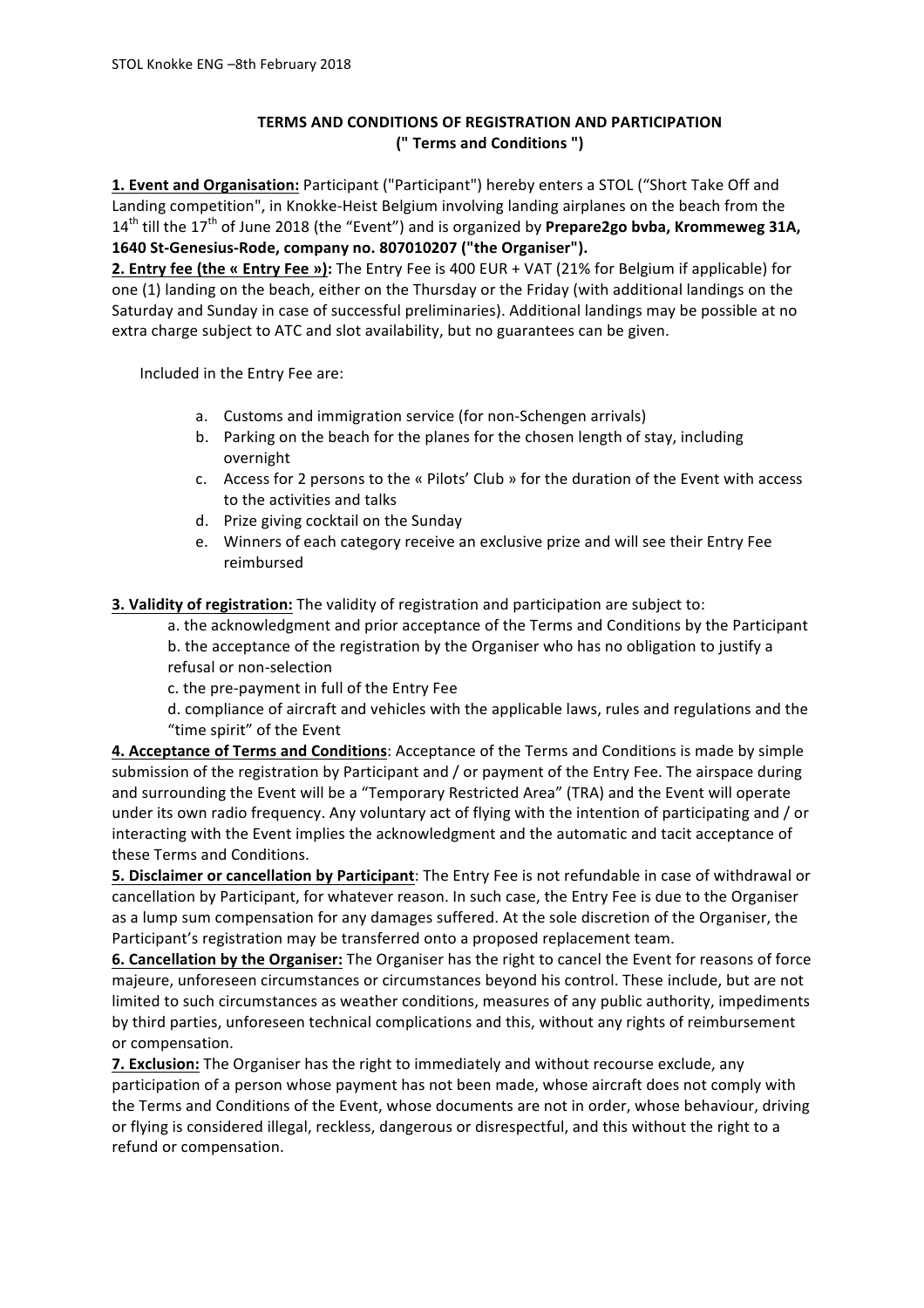**8.Declaration of capability/sufficient health**: The Participant confirms that he or she does not suffer from a medical condition that could impair the ability to participate in this Event and / or that could harm other persons by taking part in this Event.

**9. Risks, indemnification and warranty**: The Participant acknowledges and accepts all risks related to the Event. His participation in the Event is entirely at his own risk, renouncing any actions, suits, proceedings for himself, his beneficiaries, heirs and insurers, for any damage, material (physical or material goods) or moral he may have suffered during the Event. He declares thus to release, of any liability resulting from his participation, except in case of gross negligence or intentional acts: a) The Organiser of the Event, his agents, employees, contractors, consultants, representatives, assistants, project managers or volunteers ; b) Any company or organization related to the Event ; c) The owners, concessionaires or operators of aerodromes, beaches, dikes, land, establishments or any other site used for the Event ; d) Any other participant or person present at the Event (passengers, guests, spectators, law enforcement, rescue services, ...). He warrants to defend and hold the Organiser harmless from and against all actions brought by third parties in relation to the contract binding him to the Organiser and to indemnify him if necessary. In case the Organiser's liability is nevertheless incurred, it will be limited to the amount of the paid Entry Fee.

## **10. Applicable Laws and Regulations:** The Participant:

a) Undertakes to hold all appropriate and valid legal documents to allow him/her to fly the registered aircraft during the Event.

b) Undertakes that the registered aircraft has all legally required and valid documents during participation in the Event and complies with all applicable legal regulations (insurance, controls, fire extinguisher, triangle, emergency kit, lifejacket ...).

c) Commits to respect any applicable legal regulations.

11. Briefings and Guidelines: The Participant undertakes to follow, scrupulously and at all times during the Event, the briefings and instructions of the Organiser, its agents, agents or volunteers. **12. Liability** - Damage: The Participant acknowledges his liability for any damages he may cause as a result of his participation in the Event and agrees to indemnify and reimburse all related costs thus incurred.

13. Guardian of property and waiver of Organiser's liability: The Participant accepts full responsibility for his property or objects under his control. The Organiser, his agents, employees, agents, consultants, volunteers, partners disclaim any liability for loss, theft or damage to the aircraft or other property brought or in Participant's custody during the Event.

**14. Right of image**: The Participant accepts the promotional use of images and recordings taken during the Event by the Organiser, its agents, agents, volunteers or other.

**15. Publicity:** No other advertising on the registered aircraft participating in the Event is admitted other than the ones mentioned below, regardless of the size of the advertising. Advertising material planned and provided by the Organiser is compulsory. The Participant agrees to install/apply the compulsory advertising for the duration of the Event. It is:

- a. Numbered decal stickers numbered for doors/fuselage
- b. Other stickers

The Participant shall remove all provided advertising material at the end of the Event. The Organiser is not liable for any damages related to the stickers and decals or other promotional materials. **16. Privacy:** In accordance with the protection of privacy legislation, Participant is entitled to consult any personal data and, if necessary, have them changed.

**17. Exclusion from other terms and conditions and severability**: Only the present Terms and Conditions are valid and enforceable to the exclusion of all other terms and conditions. Any invalidation of one or more provisions by any applicable law shall not affect the validity of the other provisions. An invalid provision is replaced by a new provision likely to reproduce as much as possible the original objectives of the invalid provision.

**18. Translation:** In case of conflict or ambiguity between translated versions of the present Terms and Conditions, the Dutch version will prevail.